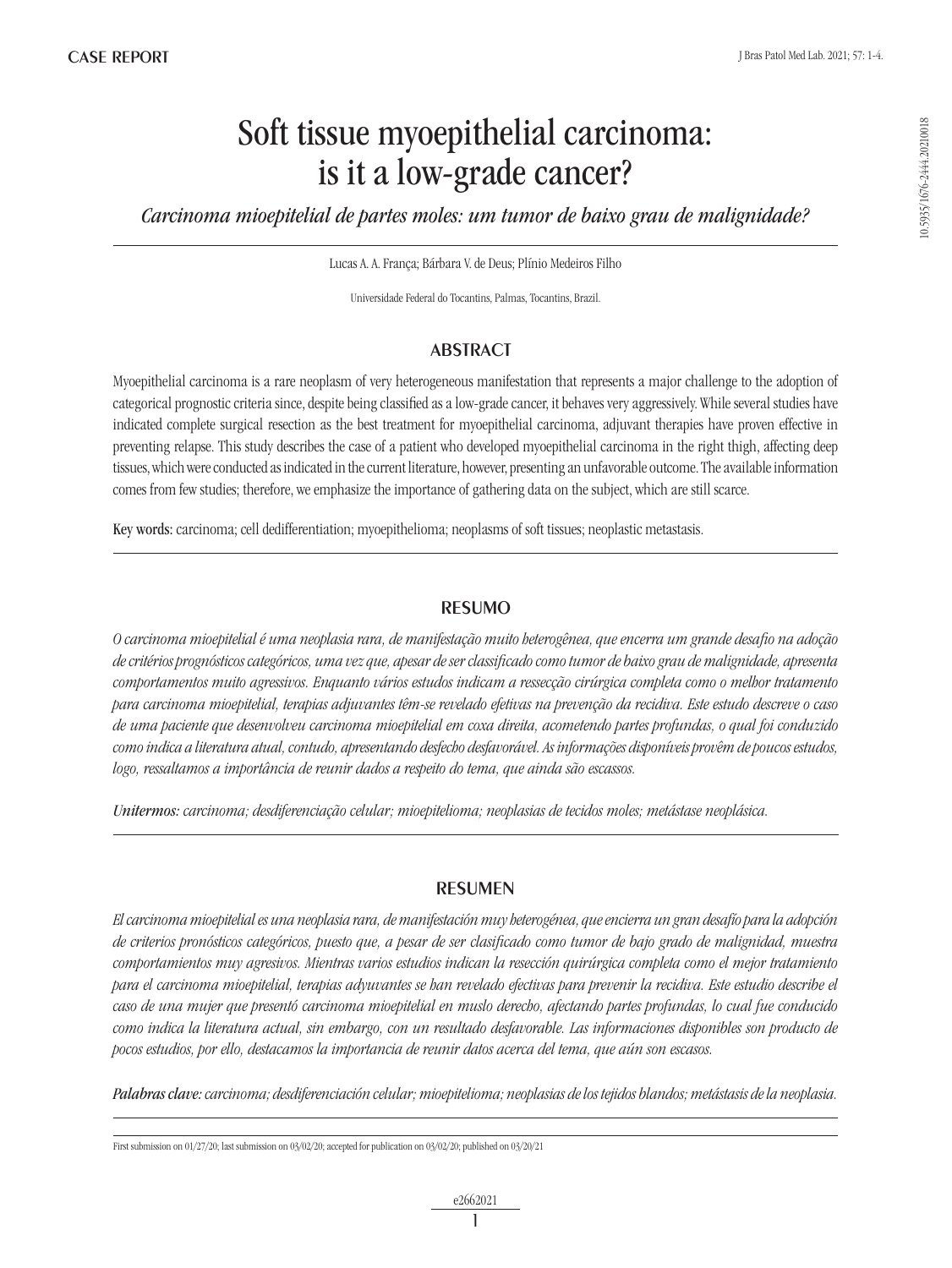### **INTRODUCTION**

Myoepithelial carcinoma, or malignant myoepithelioma, is a rare, low-grade tumor, composed of specialized basal cells, presenting in salivary glands, respiratory epithelium, breasts, and sudoriferous glands. It has no predilection for sex; in relation to the age group, there are still controversies in the literature regarding its predominance<sup>(1)</sup>. However, it is known that malignancy frequently occurs in the pediatric population<sup>(2)</sup>. Morphologically and immunophenotypically, these tumors are similar to their counterparts in the salivary glands and can differ bilaterally, having both epithelial and myogenic features. They were first characterized in 1997 by Kilpatrick *et al*., in a case study<sup>(3)</sup>.

More than 90% of myoepithelial carcinomas occur in the salivary glands<sup> $(4)$ </sup> and correspond to less than 1% of all salivary gland tumors. Myoepithelial soft tissue carcinomas are extremely rare and 75% of cases affect the limbs, especially the lower limbs<sup>(5)</sup>.

In the present study, we describe the clinical case of a patient who developed myoepithelial carcinoma in the right thigh, affecting deep tissues; we reviewed the literature to assess the actions taken in relation to the outcome of the case, highlighting the malignant potential of this tumor and the importance of gathering data on the topic, which are still scarce<sup>(3)</sup>.

## CASE REPORT

Female patient, 36 years old, black, with no history of smoking or alcoholism, presents with a tumor in the middle third of the lateral aspect of the right thigh. She states that the palpable mass was firm, immobile, and painless; it appeared in 2009 and had a progressive growth until reaching 5 cm in diameter, in 2016. In the same year, the first surgical procedure for complete excision of the lesion was performed. The result of immunohistochemistry (Table 1) led us to conclude that the lesion was a poorly circumscribed multilobular neoplasia with stromal sclerosis foci, associated with myoepithelioma, with no malignancy criteria. However, its characteristics of a multilobular infiltrative pattern and significant foci of cellularity could be related to a greater potential for recurrence, as well as dedifferentiation, requiring close clinical monitoring.

In 2017, after about eight years of evolution, the patient reports recurrence of the tumor in the same area, however, now painful. In April 2019, she claimed the presence of "blood" in her mouth, at random times of the day, without the occurrence of coughing or vomiting, as well as a of retrosternal burning feeling of 9/10 intensity, with no irradiation, worsening during movement, and improvement in dorsal decubitus, unrelated to organic functions. After these symptoms, she sought medical service at the Emergency Room (ER), and was referred to the General Public Hospital of Palmas [Hospital Geral Público de Palmas (HGPP)]. Conventional radiography (X-ray) and computed tomography (CT) of the chest were performed; such examinations showed multiple nodules with soft tissue attenuation randomly distributed in both lungs, the largest measuring 1.8 cm.

Ten days after carrying out the imaging tests, surgery was performed to remove tumors from one of the lungs. The immunohistochemical test showed mesenchymal neoplasia with evidence of myoepithelial differentiation in pulmonary parenchyma; the features are described in the Table 2.

| TABLE 1 - Immunohistochemical results of the soft tissue lesion (right thigh) |  |  |  |  |  |
|-------------------------------------------------------------------------------|--|--|--|--|--|
|-------------------------------------------------------------------------------|--|--|--|--|--|

| Moderate-to-low epithelioid cell type in a linear and       |  |
|-------------------------------------------------------------|--|
| reticular arrangement in myxoid stroma                      |  |
| Absence of mitosis                                          |  |
| Low Ki-67 proliferative index                               |  |
| Focal S100, Caldesmon, HHF-35, and SOX-10 immuno expression |  |
|                                                             |  |

| TABLE 2 – Immunohistochemical results of the lung lesion                                                                           |  |  |  |
|------------------------------------------------------------------------------------------------------------------------------------|--|--|--|
| Well-differentiated, non-encapsulated, intraparenchymal tumor<br>with multilobulated aspect                                        |  |  |  |
| Morphological pattern with moderate-to-low cellularity of epithelioid type in linear<br>and reticular arrangement in myxoid stroma |  |  |  |
| Mitotic activity, eight mitoses/10 HPF associated with Ki-67 proliferative<br>index of from 5% to 8%                               |  |  |  |
| Focal p63 and SOX-10 immunoexpression, with no other significant expressions                                                       |  |  |  |

*HPF: high-powered field.*

The aspects found in the biopsy of the pulmonary nodules were similar to those found in the previous examination of the right thigh, it is the same neoplasm. Therefore, the current sample (pulmonary) would correspond to metastatic neoplasia from the previous (2016) lesion of the right thigh. In the previous sample, there was co-expression of S100 protein and myogenic antigens, characterizing myoepithelial differentiation. In the recent sample, there was no expression of myogenic antigens possibly due to the process of dedifferentiation from the primary neoplasm.

The neoplasm was better classified as metastatic malignant myoepithelioma (soft tissue myoepithelial carcinoma) to the lung. On July 22, 2019, the patient started chemotherapy treatment at the HGPP (Figures 1 and 2).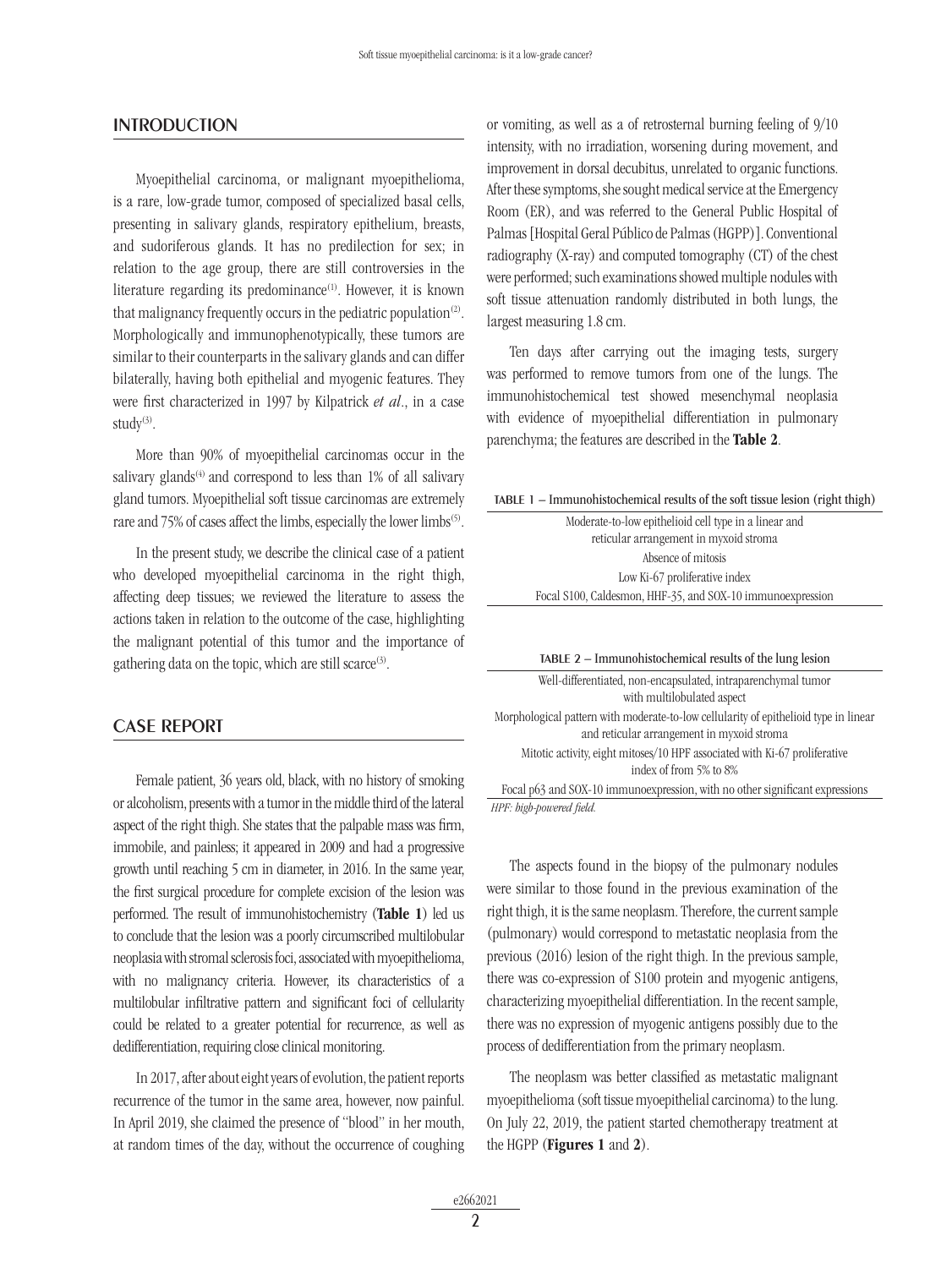

FIGURE 1 – *Microscopic image (100×) of metastasis to the lung, showing mucin lake Courtesy of Dr. Plínio Medeiros, Sicar Laboratory, Palmas, Tocantins, Brazil.*



FIGURE 2 – *Microscopic image (400×) of metastasis to the lung, with cytologic features of the neoplasm, containing mitoses (arrow)*

*Courtesy of Dr. Plínio Medeiros, Sicar Laboratory, Palmas, Tocantins, Brazil.*

# **DISCUSSION**

Myoepithelial carcinoma is a rare neoplasm with a very heterogeneous manifestation, and the data currently available are insufficient for a holistic understanding of this disease. The adoption of categorical prognostic criteria is one of the most important challenges in its investigation and, considering the overly aggressive behavior of myoepithelial carcinoma, it is very important to establish a diagnosis as soon as possible. Pathological features such as myxoid areas and cytopleomorphism, or immunohistochemical analysis would be very useful tools to achieve accurate diagnosis<sup>(6)</sup>.

Some studies report the average age of 38 years at the time of diagnosis and the peak incidence, which occurs between the third and fifth decades of life, and also show that the rate of involvement is the same for men and women<sup>(2)</sup>. The average duration of symptoms, as well as that of this study, is, on average, 4 years, but with a wide margin of duration (two weeks to 20 years). Hornick *et al.*  $(2003)^{(2)}$  still report that the main signs and symptoms are: painless or painful mass, pain without the presence of a mass, edema, and paresthesia; they also found that malignant tumors were significantly larger than benign tumors, however, there is no data to strongly support this situation with a prognostic criterion.

Regarding the microscopic aspect, it is believed that myoepithelial carcinoma is well-circumscribed or surrounded by a fibrous pseudocapsule. It may manifest focal infiltration; in some cases, it is not possible to properly assess the edges of the tumor. The architecture is often lobulated or multinodular, and most of the tumor have a predominantly reticular growth pattern, with strands that intersect epithelioid, ovoid or spindle cells, separated by chondromyxoid or collagen stroma<sup>(5)</sup>.

The study by Hornick *et al.* (2003)<sup>(2)</sup> used these cytological elements to classify tumors according to malignancy: benign tumors showed little atypia, with small nucleus and more uniform elements, with little variation in cells size; moderate atypia pattern and vesicular or thick chromatin, prominent nucleus, usually large or nuclear pleomorphism, determine the malignant tumors. Once classified as high-grade soft tissue myoepithelioma, its malignancy is known, and the tumor must be treated as such.

Microscopic analysis of this clinical case revealed, in a primary lesion, a poorly circumscribed multilobular structure, with stromal sclerosis foci, and low epithelioid cell type in a linear and reticular arrangement in myxoid stroma, these findings are consistent with myoepithelioma. Although the malignancy criteria were not initially verified, the infiltrative multilobular pattern with high cellularity foci revealed a greater potential for local recurrence, including dedifferentiation. Thus, strict follow-up and evolutionary monitoring with clinical research for possible residual neoplasia were indicated, aiming at the complete excision of the lesion.

Regarding the immunohistochemical findings, more than 90% of myoepitheliomas express broad-spectrum keratins, protein S100 and calponin, in addition to other markers that guide the analysis. The findings of the present study were also consistent with myoepitheliomas, showing focal immunoexpression of S100, caldesmon, HHF-35 and SOX-10, and low Ki-67 proliferative index.

Most patients with high-grade lesions findings undergo complete excision, the goal of which is healing; however, the establishment of malignancy is complex in myoepitheliomas that do not present atypia, and many low-grade myoepithelial